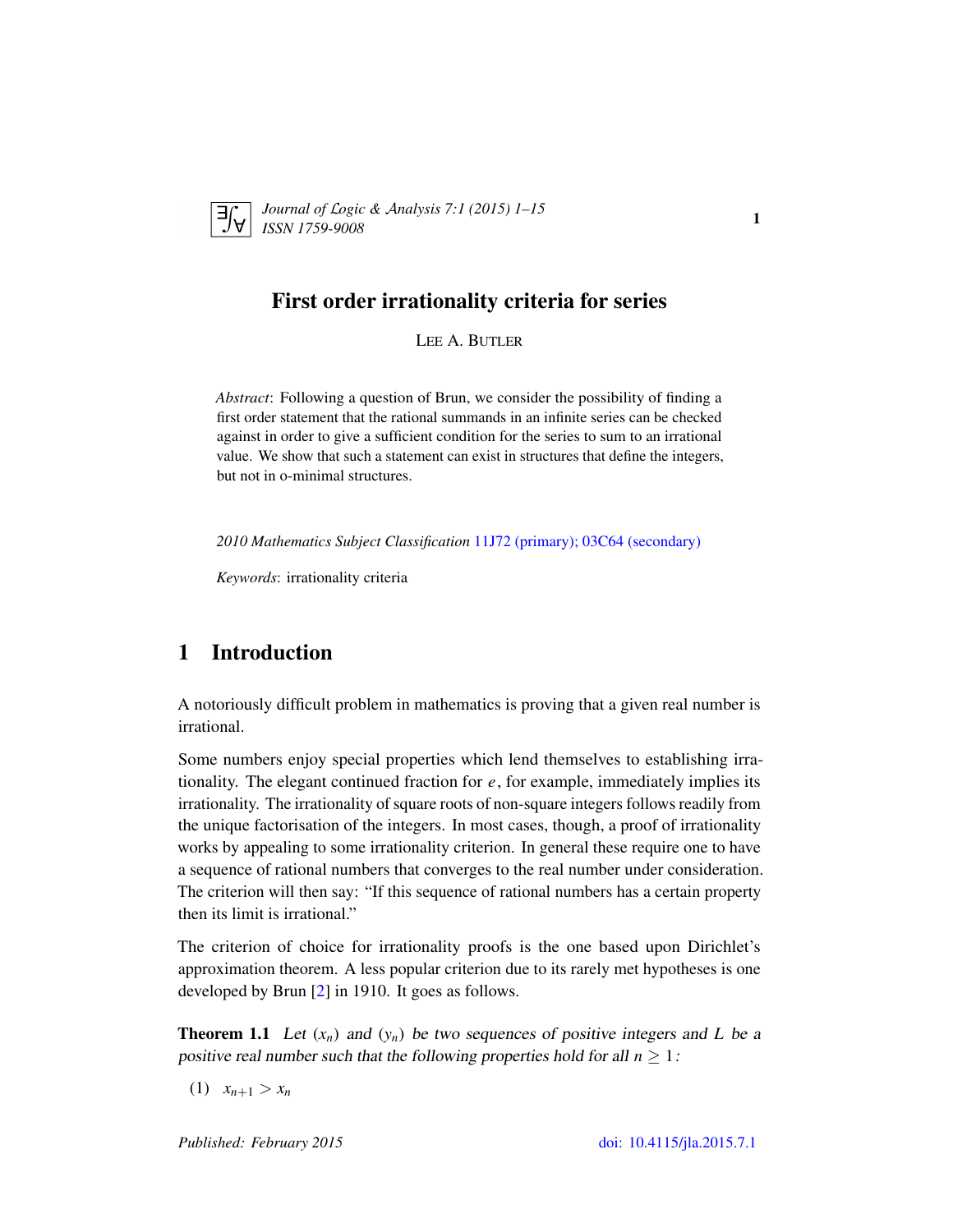2 *Lee A. Butler*

(2) 
$$
y_{n+1} > y_n
$$
  
\n(3)  $\frac{x_{n+1}}{y_{n+1}} > \frac{x_n}{y_n}$   
\n(4)  $\frac{x_{n+2} - x_{n+1}}{y_{n+2} - y_{n+1}} < \frac{x_{n+1} - x_n}{y_{n+1} - y_n}$   
\n(5)  $\lim_{n \to \infty} \frac{x_n}{y_n} = L.$ 

Then *L* is irrational.

By considering the sequence of partial sums, most irrationality criteria such as Brun's can be adapted to test some property of the rational summands in an infinite series rather than terms in a sequence (cf Theorem [2.1\)](#page-3-0). Another thing that irrationality criteria have in common is that they split up the rational numbers in question, considering the numerators and denominators in markedly different roles. This is perhaps not surprising since all known irrationality criteria stem from the same basic geometric observation: if  $\alpha$  is irrational then there are points in  $\mathbb{Z}^2$  arbitrarily close to the line  $y = \alpha x$ . Applying this observation means finding rational numbers close to  $\alpha$ , where "close" is dependent only on the size of the denominator.

Surprising or not, Viggo Brun asked in a second paper whether this asymmetry in the treatment of numerators and denominators was really necessary (Brun and Knudsen [\[3\]](#page-14-0)). He considered real numbers given by infinite sums of rational numbers, say

$$
L=\sum_{n=1}^{\infty}a_n
$$

where  $a_n \in \mathbb{Q}$  for all *n*. He then asked if there was some simple combination of inequalities and limits in functions of finitely many consecutive summands that would detect irrationality – things like

$$
\lim_{n\to\infty}\frac{a_{n+1}}{a_n}=0,
$$

which would rule out geometric series, or

$$
\frac{1}{a_{n+1}} > \frac{1}{a_n^2} - \frac{1}{a_n} + 1,
$$

which will look promising after Corollary [2.2.](#page-4-0) For every putative irrationality criterion of this form Brun's co-author Finn Faye Knudsen was able to demonstrate a rational sequence  $(a_n)$  that satisfied all the criteria but summed to a rational value. Worse, he showed that any criterion of this form that used inequalities and limits in finitely many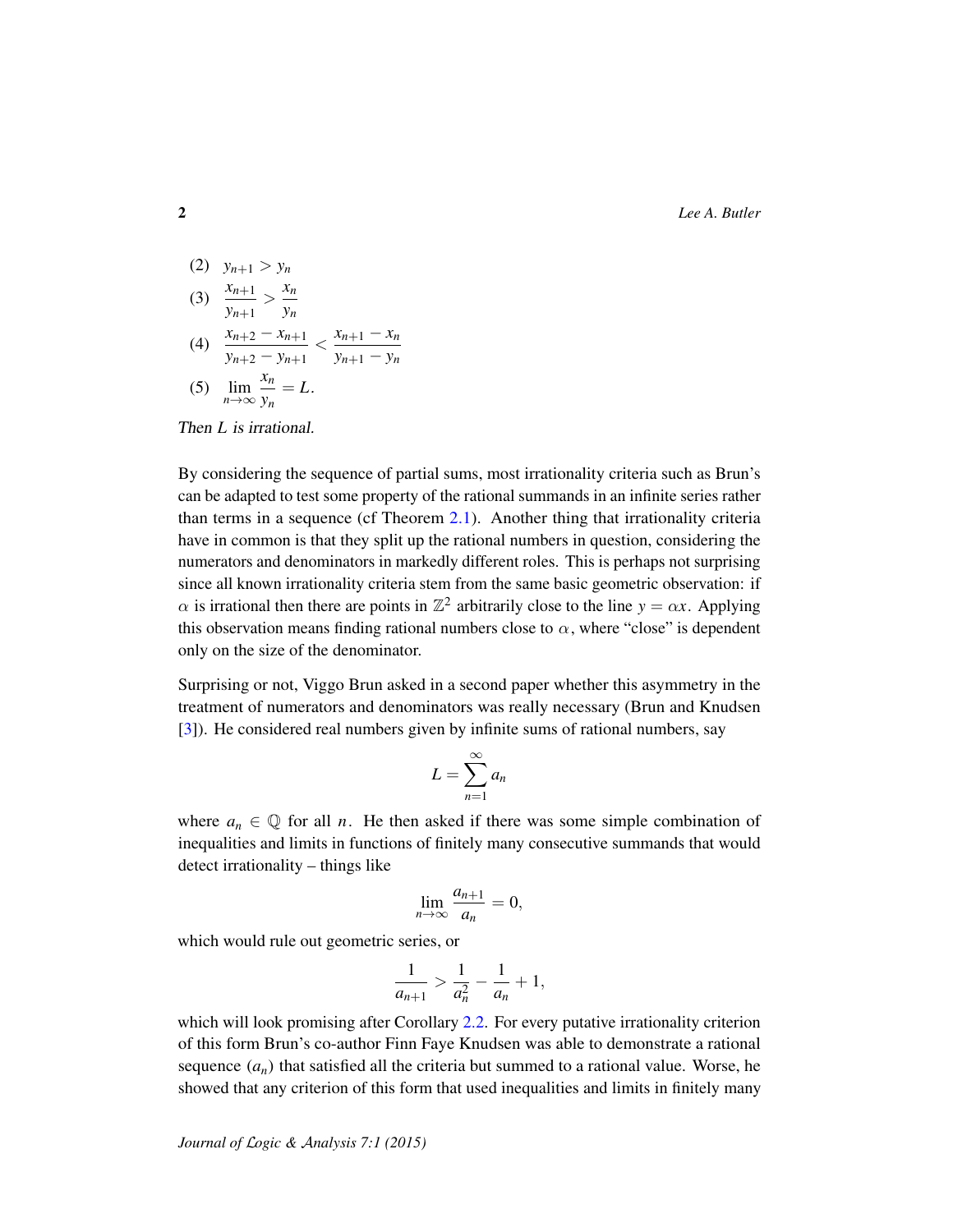continuous functions would be satisfiable by some rational sequence with a rational sum.

This rather knocks on the head the notion of an irrationality criterion that doesn't "see" the denominators in its input. But an irrationality criterion needn't necessarily be a list of inequalities and limits involving continuous functions. In this paper we consider the possibility of irrationality criteria of the kind that Brun wanted but that are first order statements in some structure with domain contained in  $\mathbb{R}$ . We will show that the existence of such criteria is linked to the tameness of the structure in question.

In the next section we will first derive an irrationality criterion for series using Brun's criterion above. Then we will see that in some structures we can get an irrationality criterion that takes the summands whole, not as numerators and denominators separately. However, it will be clear that this is a bit of flimflammery since the criterion will either inspect or control the numerators and the denominators in the summands. This may be because some special infinite subset of  $\mathbb Q$  is definable, allowing one to check whether the summands belong to this set. Less directly, if the integers are definable and, for example, so is the ordering relation, then there is a definable function that extracts the numerator and denominator of a rational number and this function can be called upon within the proposed irrationality criterion. In both these cases the problem is the presence of infinite, discrete definable sets.

In the final section we will consider a class of structures where this kind of trickery can't take place, namely o-minimal structures expanding the real field. Here we will see that any putative irrationality criteria will either reduce to the kind of thing that Knudsen showed to be impossible or else be so restrictive that it becomes a question on the exceptional set of definable functions rather than any general criterion.

Throughout this paper the (strictly) positive rational numbers will be denoted  $\mathbb{Q}^+$  and similarly  $\mathbb{R}^+$  will be the positive reals. Recall that given some subset *X* of the real numbers the set  $\ell^1(X)$  is the set of sequences all of whose terms are in *X* and whose series are absolutely convergent. The term "eventually" with respect to sequences  $(a_n)$ will be shorthand for "there exists  $N \in \mathbb{N}$  such that for all  $n > N$ ...". Definable will always mean definable with parameters.

## 2 Some irrationality criteria for series

While Brun's criterion ostensibly works only on numbers that are given as the limit of some sequence of rational numbers, it can be used to find a criterion for sums too, albeit one even harder to apply than the original.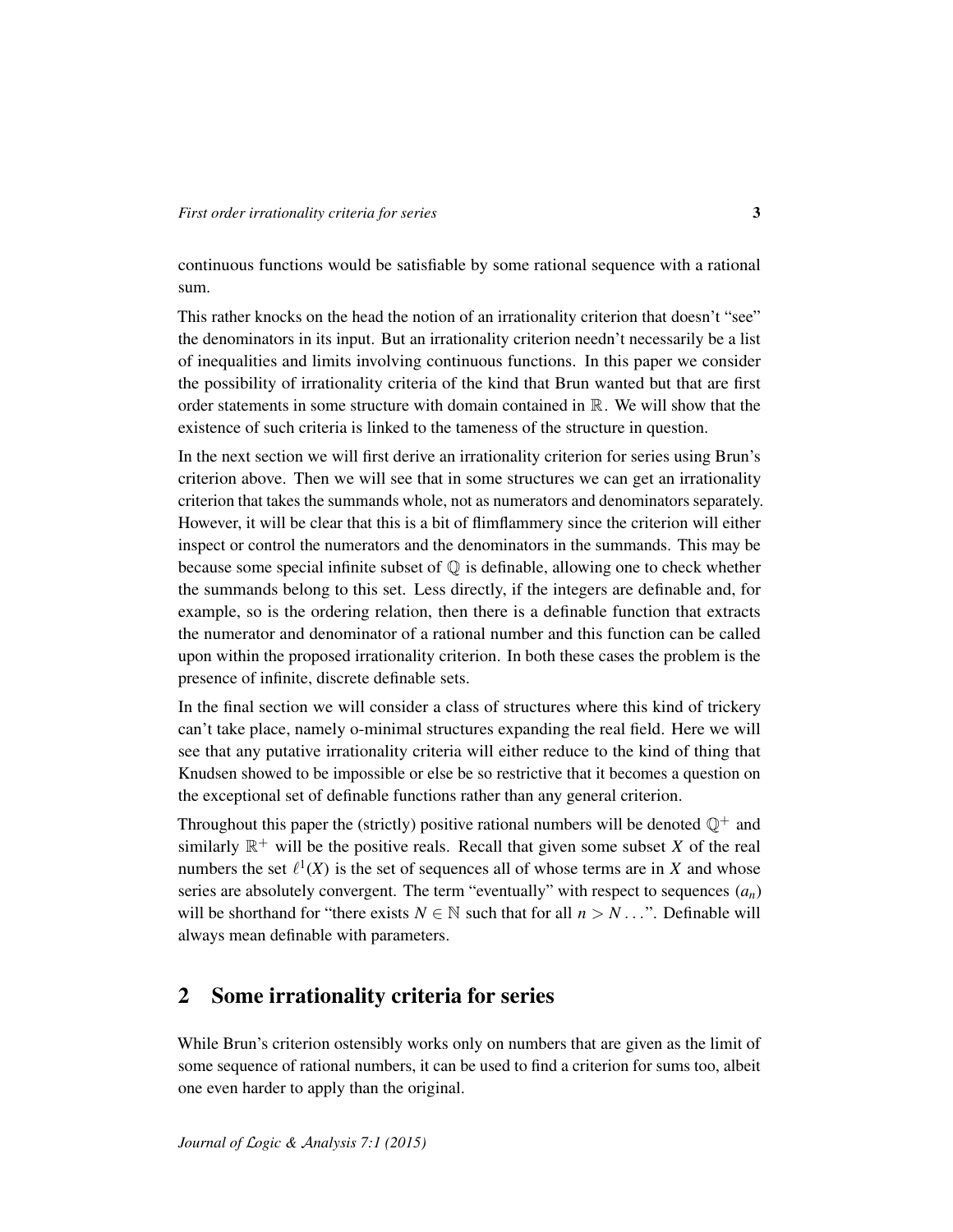<span id="page-3-0"></span>**Theorem 2.1** Let  $(p_n)$  and  $(q_n)$  be two sequences of positive integers with  $q_n > 1$  for all  $n > 1$  and such that the series  $\sum_{n=1}^{\infty} p_n/q_n$  is convergent, say to some real number *L*. Suppose that for all  $n > 1$ 

$$
\frac{p_n}{q_n(q_n-1)} > \frac{p_{n+1}}{q_{n+1}-1}.
$$

Then *L* is irrational.

**Proof** We will take  $x_n/y_n$  to be the *n*th partial sum of the series, and then see what conditions need to be imposed on  $p_n$  and  $q_n$  before Brun's criterion can be applied. So let

$$
\frac{x_n}{y_n} = \sum_{k=1}^n \frac{p_k}{q_k}.
$$

Note that Brun's criterion doesn't require hcf $(x_n, y_n) = 1$  so there is no need to worry about this possibility. Since we're not cancelling common terms we can explicitly write down the recursion formulae

$$
y_{n+1} = q_{n+1}y_n
$$
  

$$
x_{n+1} = q_{n+1}x_n + p_{n+1}y_n
$$

with  $x_1 = p_1$  and  $y_1 = q_1$ . Clearly the first three conditions in Brun's criterion are met by  $x_n$  and  $y_n$ , and so it remains to check his fourth condition, namely that

$$
\frac{x_{n+2} - x_{n+1}}{y_{n+2} - y_{n+1}} < \frac{x_{n+1} - x_n}{y_{n+1} - y_n}.
$$

Using the recursion formulae one can check that

$$
\frac{x_{n+1} - x_n}{y_{n+1} - y_n} = \frac{x_n}{y_n} + \frac{p_{n+1}}{q_{n+1} - 1}
$$

and so the required inequality is equivalent to

$$
\frac{x_{n+1}}{y_{n+1}} + \frac{p_{n+2}}{q_{n+2}-1} < \frac{x_n}{y_n} + \frac{p_{n+1}}{q_{n+1}-1}.
$$

Since

$$
\frac{x_{n+1}}{y_{n+1}} - \frac{x_n}{y_n} = \frac{p_{n+1}}{q_{n+1}}
$$

the desired inequality is the same as

$$
\frac{p_{n+2}}{q_{n+2}-1} < \frac{p_{n+1}}{q_{n+1}-1} - \frac{p_{n+1}}{q_{n+1}}
$$

which is the claimed condition.

*Journal of* L*ogic &* A*nalysis 7:1 (2015)*

 $\Box$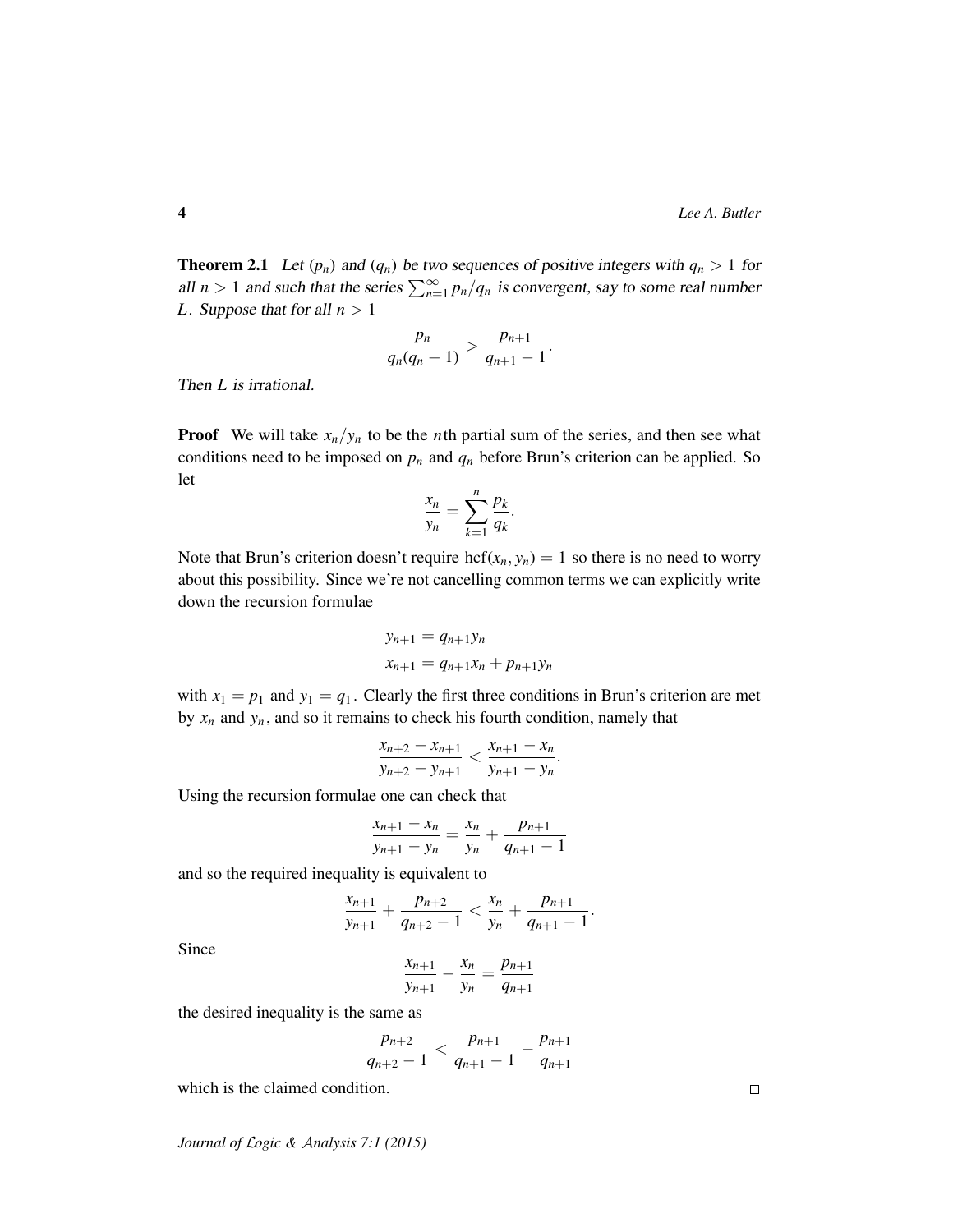In the simplest case, when  $p_n$  is identically 1, this criterion says the following.

<span id="page-4-0"></span>**Corollary 2.2** If  $q_n$  is a sequence of positive integers with  $q_{n+1} > q_n^2 - q_n + 1$  for all  $n \geq 1$  then  $\sum_{n=1}^{\infty} 1/q_n$  is irrational.

This applies to sequences  $q_n$  that grow doubly exponentially, such as with  $q_n = 2^{2^n}$ , which leads to the Fredholm number  $\sum 2^{-2^n}$ . Of course, this number doesn't require deep criteria to illuminate its irrationality for it clearly doesn't have a periodic binary expansion, so can't be rational. A less trivial example is if we let  $F<sub>n</sub>$  be the *n*th Fibonacci number and take  $q_n = F_{2^n}$ . The required inequality then follows from d'Ocagne's identity. Such fast growth in the denominators might raise fears that any number that satisfies this latter criterion should be a Liouville number, and so in particular transcendental. Indeed, it can be shown by relatively elementary arguments that the Fredholm number is transcendental (see  $[1,$  Theorem 13.3.1]). But this isn't the case in general. Taking  $q_n = F_{2^n}$  gives the Millin series, which is in fact

$$
\sum_{n=1}^{\infty} \frac{1}{F_{2^n}} = \frac{5 - \sqrt{5}}{2}
$$

as shown in Honsberger [\[5\]](#page-14-1). So these numbers need not be "very" irrational.

While Theorem [2.1](#page-3-0) is indubitably an irrationality criterion for series, it has that property that Brun wanted to avoid, namely it treats the numerators and denominators of the summands separately. We now rephrase Brun's notion of irrationality criteria in the more general setting of first order structures.

**Definition 2.3** Let  $M \subseteq \mathbb{R}$  and let  $\mathcal{M} = (M, \dots)$  be some first order structure with domain *M* in the language *L*. An *irrationality criterion in M* is a pair  $(\varphi, f)$ , where  $\varphi$ is an *L*-formula in *k* free variables,  $\varphi(v_1, \ldots, v_k)$ , *f* is a definable function with domain some subset of  $M^{\ell}$  and codomain *M*, and such that the following property holds: for any sequence  $(a_n) \in \ell^1(M \cap \mathbb{Q}^+)$ , if

- (1) eventually  $\mathcal{M} \models \varphi(a_{n+1}, a_{n+2}, \dots, a_{n+k})$ , and
- (2)  $\lim_{n\to\infty} f(a_{n+1}, a_{n+2}, \ldots, a_{n+\ell}) = 0$ ,

then  $\sum_{n=1}^{\infty} a_n$  is irrational.

Brun's original definition was essentially this where the structure in question was the ordered real numbers expanded by finitely many continuous functions. The limit statement in the above definition may look out of place amidst this discussion of first order statements, but Brun allowed such a limit statement with a continuous function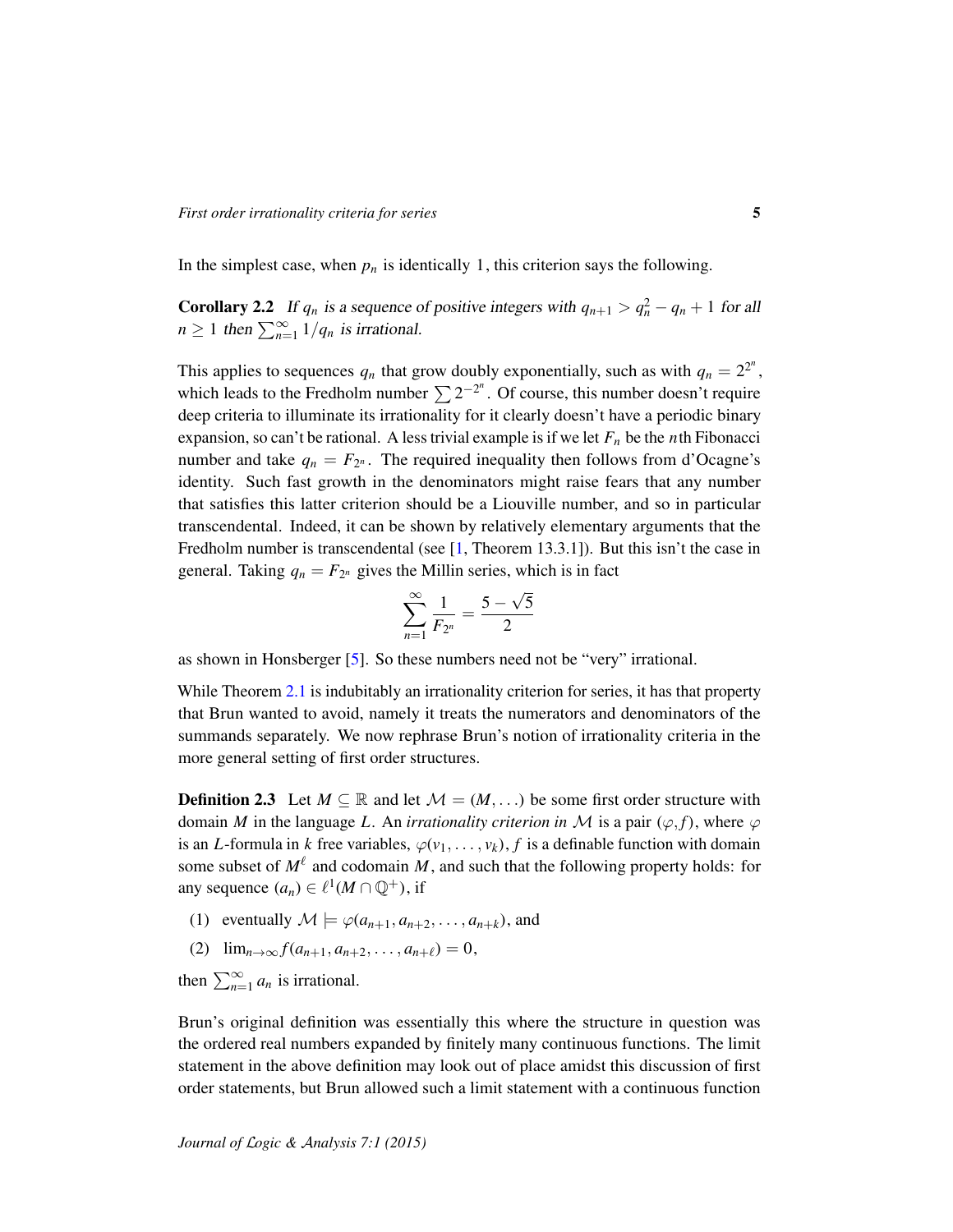and we lose nothing by including it since we can always take the function  $f$  to be identically zero, and indeed we will do this for the rest of this section. Note that we can also check several limits with functions, say  $f_1, \ldots, f_r$ , by the usual trick of defining  $f = f_1^2 + \ldots + f_r^2.$ 

In fact there are, trivially, irrationality criteria in any structure  $\mathcal{M}$ , just take some sentence  $\varphi$  such that  $\mathcal{M} \not\models \varphi$ . Or take a formula that the summands in a convergent series can't eventually satisfy, say  $v > 1$ . Similarly if  $M \cap \mathbb{Q}^+ = \emptyset$  then the definition holds for any formula  $\varphi(\vec{x})$ . Situations that fall into any of these camps are clearly trivial, so for the rest of this paper they will be ignored.

One less trivial way of abusing the above definition is to cherry pick the domain *M* so that any mildly controlled sequence of summands gives an irrational sum. For example, if  $M = \{F_{2^n}^{-1} : n \ge 1\}$  then any decreasing sequence of terms from *M* is both absolutely convergent and, by Corollary [2.2,](#page-4-0) will lead to an irrational sum. So the formula  $v_2 < v_1$  gives an irrationality criterion in  $(M, <)$ .

This is of course cheating. By picking *M* in this way one is explicitly controlling the numerators in the summands, sidestepping Brun's objection without really addressing the issue. If one takes a less restrictive domain then one might hope to do better.

Unfortunately, even taking a larger domain can lead to issues. Take, for example,  $M = (\mathbb{Q}, +, \cdot)$ , the rational field. It is well established that the integers are definable in this structure (Robinson [\[10\]](#page-14-2) gives the earliest definition). Having defined  $\mathbb Z$  one can use Lagrange's four squares theorem to define the ordering on  $\mathbb Z$  (or on  $\mathbb Q$  as a whole, but this won't be needed). And it is possible to define the set of coprime pairs of integers in  $\mathbb Z$  since hcf(*m*, *n*) = 1 is equivalent to

$$
\exists a, b \in \mathbb{Z}, am + bn = 1.
$$

Armed with these and abusing notation slightly we can write down a formula  $\varphi(\nu_1, \nu_2)$ that says the following:

$$
\exists p_1, q_1, p_2, q_2 \in \mathbb{Z}^+,
$$
  
\n
$$
q_1v_1 = p_1 \land q_2v_2 = p_2 \land \text{hcf}(p_1, q_1) = \text{hcf}(p_2, q_2) = 1
$$
  
\n
$$
\land p_1(q_2 - 1) > p_2q_1(q_1 - 1).
$$

Given a sequence  $(a_n) \in \ell^1(\mathbb{Q}^+)$ , if eventually  $\mathcal{M} \models \varphi(a_{n+1}, a_{n+2})$  then all this is saying is that, ignoring finitely many rational terms from the series, we have  $a_n = p_n/q_n$ and

$$
\frac{p_n}{q_n(q_n-1)} > \frac{p_{n+1}}{q_{n+1}-1}.
$$

*Journal of* L*ogic &* A*nalysis 7:1 (2015)*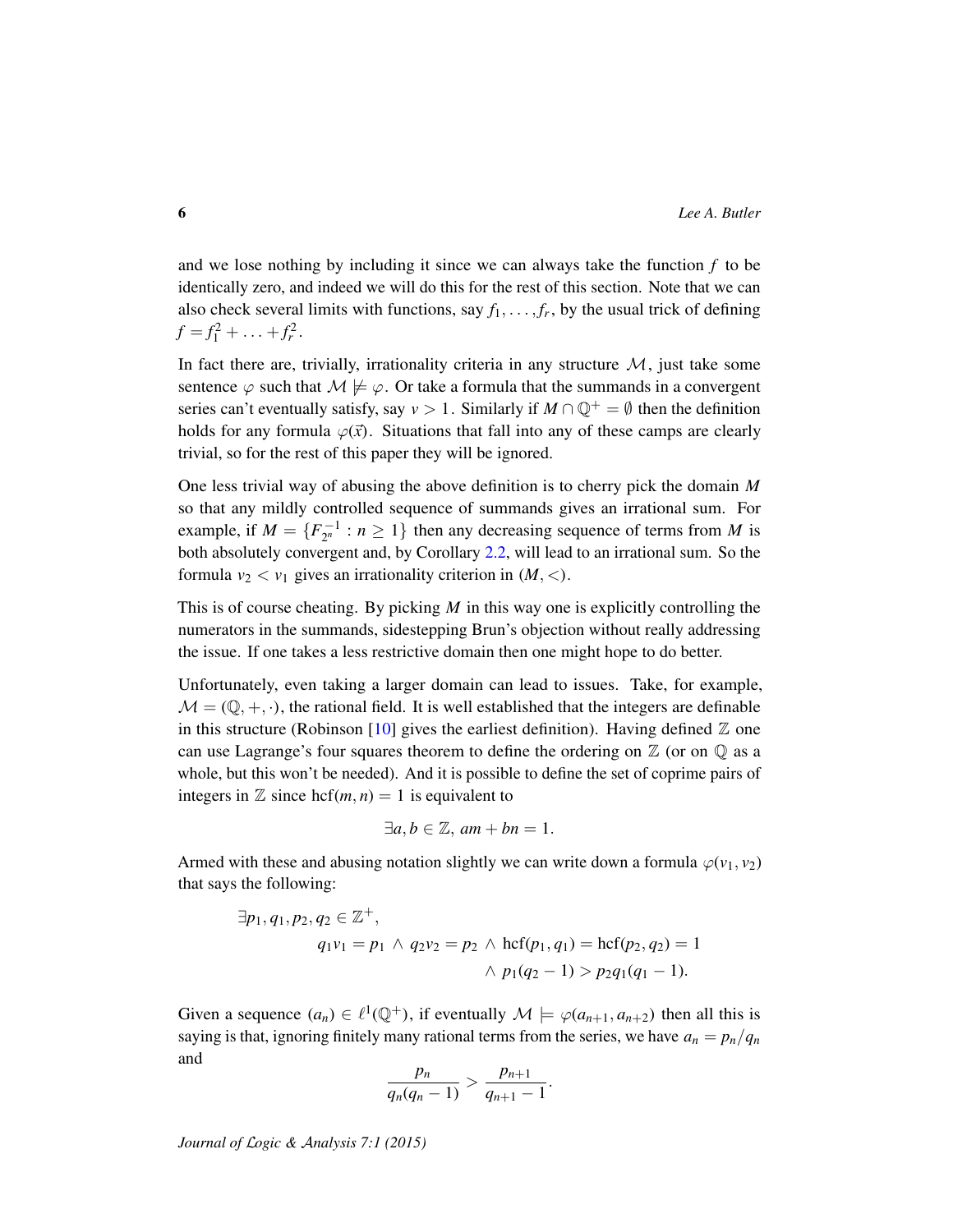Hence, by Theorem [2.1,](#page-3-0)  $\sum_{n=1}^{\infty} a_n$  is irrational.

Again, this is blatant cheating. By allowing  $\mathbb Z$  to be defined one may as well write the sequence  $(a_n)$  as  $(p_n/q_n)$  and feed the two sequences  $p_n$  and  $q_n$  to one's criterion separately. By increasing the domain to  $\mathbb R$  one can hope to avoid this situation, although clearly there are still numerous structures with domain  $\mathbb R$  in which the integers are definable. This may be for trivial reasons, like including a predicate for the integers. Or there may be less trivial if not exactly subtle reasons, say the expansion of R by all analytic functions  $f : \mathbb{R} \to \mathbb{R}$  in which one can then define  $\mathbb{Z} = \{x : \sin(\pi x) = 0\}$ . What would be ideal is a structure where  $\mathbb{Z}$  cannot be defined, nor sets like  $\{F_{2^n}^{-1} : n \ge 1\}$  that gave trouble earlier, nor in fact any infinite discrete set. Fortunately a large class of such structures have been extensively studied and are well understood.

### 3 O-minimal irrationality criteria

O-minimal structures were introduced in the 1980s to generalise real algebraic geometry (see Pillay and Steinhorn [\[8,](#page-14-3) [9\]](#page-14-4) and Knight, Pillay and Steinhorn [\[6\]](#page-14-5)). They are expansions of the real ordered field with a simple requirement that nonetheless makes them highly congenial to work with.

**Definition 3.1** A structure  $M = (\mathbb{R}, +, \cdot, <, \ldots)$  is called *o-minimal* if the only definable subsets of  $\mathbb R$  in this structure are finite unions of points and intervals, where an interval may have endpoints in  $\mathbb{R} \cup \{\pm \infty\}.$ 

By including the ordering in the definition one is guaranteeing that points and intervals will be definable in  $\mathbb R$ , and so the definition just says that the other functions and relations one has added haven't introduced any new definable subsets in the domain. This doesn't stop new definable sets from appearing in  $\mathbb{R}^n$  for  $n > 1$ , and indeed there may be lots of new definable sets in these higher dimensions. Nevertheless, this simple condition ensures that the structures are tame to work in, yet interesting enough to warrant the attention. Proofs of all the properties of o-minimal structures that are used below can be found in Lou van den Dries' excellent book [\[4\]](#page-14-6).

If we use the same definition as before for an irrationality criterion in  $M$  then the presence of the first order formula  $\varphi$  corresponds to asking that there be a definable set  $X \subseteq \mathbb{R}^k$  for some *k* such that if eventually  $(a_{n+1}, \ldots, a_{n+k}) \in X$  (and the limit condition holds) then  $\sum a_n$  is irrational. This definition is not actually that useful as will be shown later. Instead we are more faithful to Brun's original definition as follows.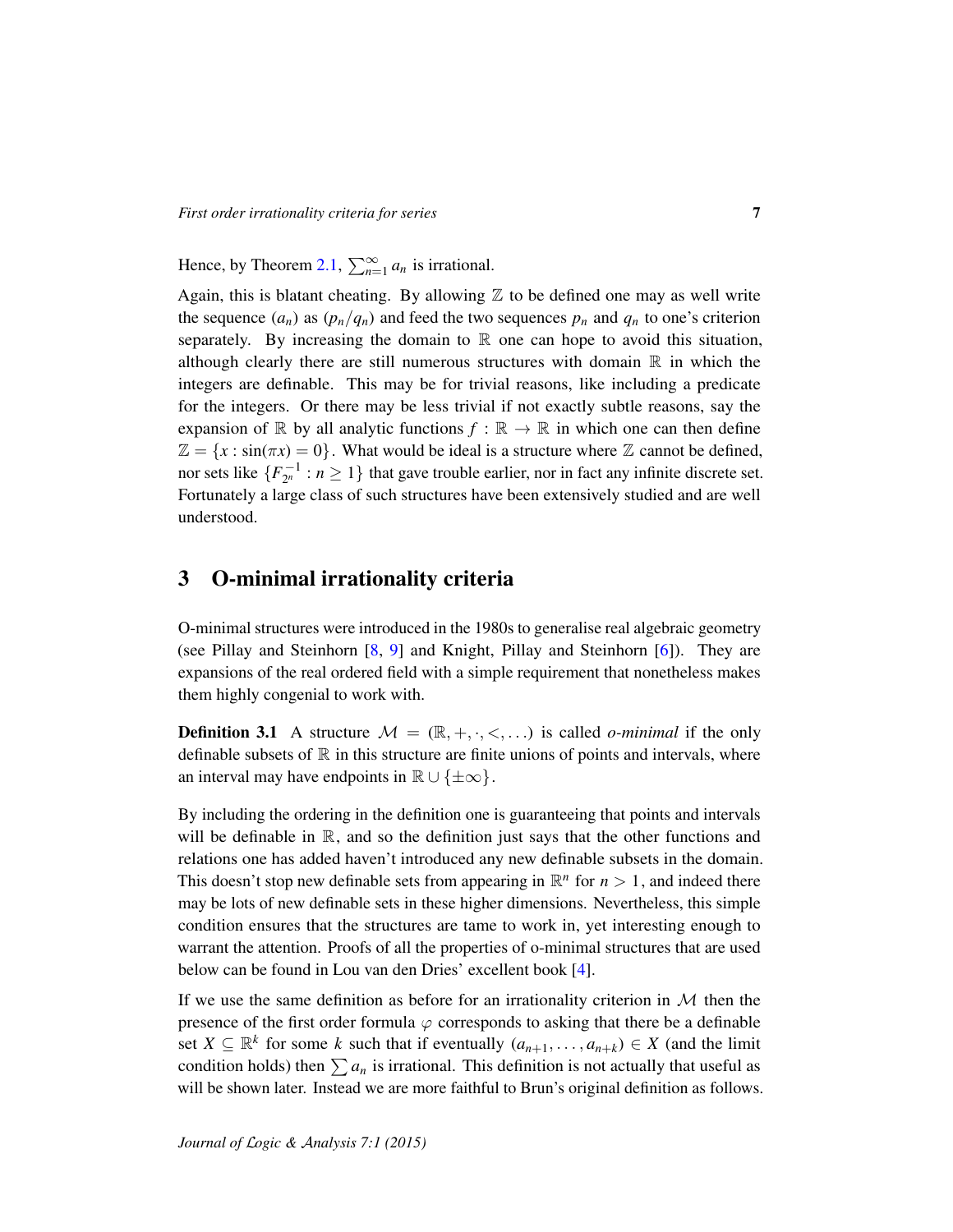Definition 3.2 An *o-minimal irrationality criterion* is a triple consisting of an o-minimal structure  $\mathcal M$ , an open definable set  $X\subset\mathbb R^k$ , and a definable function  $f:(0,\infty)^{\ell}\to\mathbb R$ that is continuous on the (open) set *U*, with the following properties.

(1) There exists a sequence  $(a_n) \in \ell^1(\mathbb{Q}^+)$  such that eventually  $(a_{n+1}, \ldots, a_{n+k}) \in X$ ,  $(a_{n+1}, \ldots, a_{n+\ell}) \in U$ , and

$$
\lim_{n\to\infty}f(a_{n+1},\ldots,a_{n+\ell})=0.
$$

(2) For any sequence  $(a_n) \in \ell^1(\mathbb{Q}^+)$  that satisfies the conditions of property (1), the number  $\sum_{n=1}^{\infty} a_n$  is irrational.

A sequence  $(a_n)$  that satisfies the conditions of property (1) will be said to *satisfy*  $(\mathcal{M}, X, f).$ 

It's worth noting that one can take  $X = \mathbb{R}$  or  $f = 0$  to omit either condition in property (1), so including the limit only increases one's options.

Requiring that the summands eventually fall into the open set *U* upon which *f* is continuous may seem overly restrictive, but it is in fact necessary. Allowing a closed set *U* can put us back in the situation of the summands being forced to belong to some distinguished subset, a situation we are trying to rule out. Allowing discontinuous functions is also problematic, since pathological behaviour can hide along the discontinuities, thus negating the generically tame behaviour of o-minimal structures. Examples will be given later to demonstrate these issues, but for now we concentrate on the definition given above.

Since o-minimal structures forbid the skullduggery used earlier to break rational numbers into their numerators and denominators, any o-minimal irrationality criterion should be an honest answer to Brun's question. Moreover, there are many o-minimal structures out there; indeed, there is no limit to them, in the sense of there being no largest structure of which every other o-minimal structure is a reduct (Rolin, Speissesser and Wilkie [\[11\]](#page-14-7)). It is thus not without the bounds of reason that somewhere in this vast universe of well-behaved structures there exists a set and a function that can detect at least some irrational numbers, if not all of them. But it turns out this is too much to ask.

<span id="page-7-0"></span>Theorem 3.3 There are no o-minimal irrationality criteria.

The proof follows the original work of Brun and Knudsen in [\[3\]](#page-14-0) rather closely. We carry out the proofs in full to satisfy the reader that no properties not enjoyed by o-minimal structures are used. The premise of the proof is to show that if  $(M, X, f)$  is a triple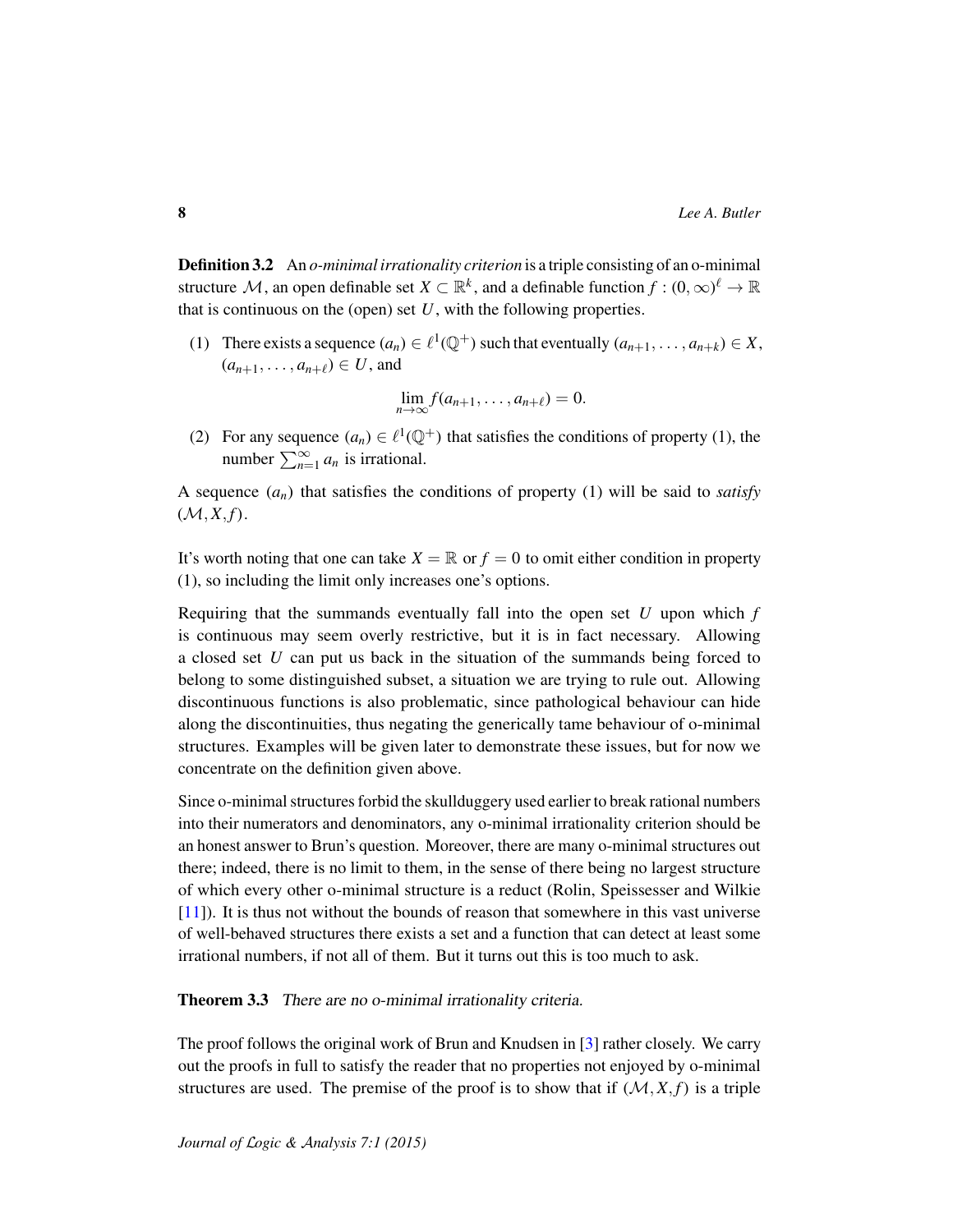as in the definition and if  $(a_n) \in \ell^1(\mathbb{Q}^+)$  satisfies this triple, and if moreover  $\sum a_n$ is irrational then one can construct a sequence  $(b_n) \in \ell^1(\mathbb{Q}^+)$  such that  $(b_n)$  satisfies  $(M, X, f)$  but where  $\sum b_n$  is rational. Hence any putative o-minimal irrationality criterion that makes it as far as property (1) in the definition will fall at property (2).

First we will show that if  $(a_n)$  satisfies  $(M, X, 0)$  then so do sequences sufficiently close to  $(a_n)$ . This is a simple consequence of *X* being open.

<span id="page-8-0"></span>**Lemma 3.4** Let  $X \subset (0, 1)^k$  be an open set that is definable in the o-minimal structure *M* and let  $(a_n) \in \ell^1(\mathbb{R}^+)$ . If eventually

$$
(a_{n+1},\ldots,a_{n+k})\in X
$$

then there is a sequence  $(\epsilon_n) \in \ell^1(\mathbb{R}^+)$  with the property that for any sequence of real numbers  $(\delta_n)$  with  $|\delta_n| \leq \varepsilon_n$ , eventually

$$
(a_{n+1}+\delta_{n+1},\ldots,a_{n+k}+\delta_{n+k})\in X.
$$

**Proof** Let  $N > k$  be a natural number for which  $(a_{n+1}, \ldots, a_{n+k}) \in X$  whenever  $n > N$ . Set  $\bar{\varepsilon}_n = 1$  for  $1 \le n \le N$ . Since *X* is open, for each  $n > N$  there is a closed cube around the point  $(a_{n+1}, \ldots, a_{n+k})$  that is contained in *X*, say

$$
B_{n+1} = \{(b_1, \ldots, b_k) \in \mathbb{R}^k : |a_{n+i} - b_i| \le w_{n+1}, 1 \le i \le k\} \subset X
$$

with  $w_n > 0$  for all *n*. If we set  $\bar{\varepsilon}_n = \min(w_n, w_{n-1}, \dots, w_{n-k+1}, 1)$  for  $n > N$  and then let  $\varepsilon_n = 2^{-n} \bar{\varepsilon}_n$  then clearly  $(\varepsilon_n) \in \ell^1(\mathbb{R}^+)$  and moreover if  $|\delta_n| \leq \varepsilon_n$  then for  $n > N$  we have

$$
(a_{n+1}+\delta_{n+1},\ldots,a_{n+k}+\delta_{n+k})\in B_{n+1}\subset X
$$

as required.

The next stage is to show the same kind of result when  $(a_n)$  satisfies  $(M, \mathbb{R}, f)$ . Note that while definable functions are mostly continuous, they can be discontinuous on a lower-dimensional subset of their domain. As alluded to above, the continuity condition in the lemma below (and so in the definition above) prevent one finding a sequence  $(a_n)$ that will ride along such a discontinuity, while any sequence near  $(a_n)$ , but not on the discontinuous part of the function's domain, will have, essentially, nothing to do with  $(a_n)$ . This is not such a big restriction on f since definable functions will, generically, be continuous near the origin. In the following lemma we restrict *f* to the open subset of its domain where it is continuous since the discontinuous part is not involved anyway.

 $\Box$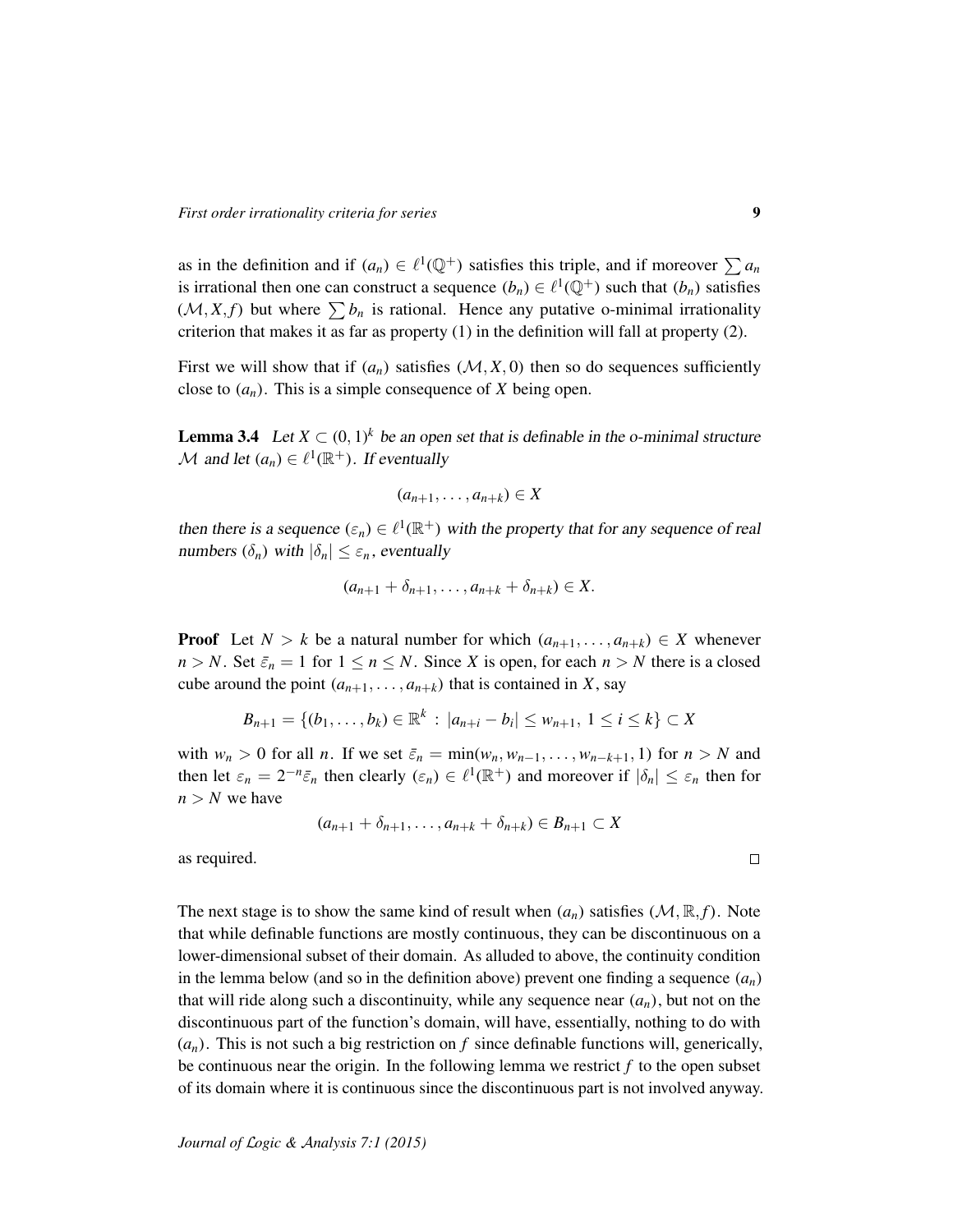**Lemma 3.5** Let  $f: U \to \mathbb{R}$  be a definable continuous function in M with  $U \subset (0,\infty)^{\ell}$ an open set. Let  $(a_n) \in \ell^1(\mathbb{R}^+)$  be such that eventually  $(a_{n+1}, \ldots, a_{n+\ell}) \in U$  and

$$
\lim_{n\to\infty}f(a_{n+1},\ldots,a_{n+\ell})=0.
$$

Then there is a sequence  $(\varepsilon_n) \in \ell^1(\mathbb{R}^+)$  with the property that for any sequence of real numbers  $(\delta_n)$  with  $|\delta_n| \leq \varepsilon_n$ , we eventually have  $(a_{n+1} + \delta_{n+1}, \ldots, a_{n+\ell} + \delta_{n+\ell}) \in U$ and

$$
\lim_{n\to\infty}f(a_{n+1}+\delta_{n+1},\ldots,a_{n+\ell}+\delta_{n+\ell})=0.
$$

**Proof** Let  $N > \ell$  be such that  $(a_{n+1}, \ldots, a_{n+\ell}) \in U$  for  $n \geq N$ . Since f is continuous in the open set U, around each of the points  $(a_{n+1}, \ldots, a_{n+\ell})$  there is an open neighbourhood  $V_{n+1} \subset U$  such that for any  $(v_{n+1}, \ldots, v_{n+\ell}) \in V_{n+1}$  we have

$$
|f(a_{n+1},\ldots,a_{n+\ell})-f(v_{n+1},\ldots,v_{n+\ell})|<2^{-n}.
$$

Within each open set  $V_{n+1}$  there is of course a closed cube  $B_{n+1}$ , say

$$
B_{n+1} = \{(b_1, \ldots, b_\ell) \in \mathbb{R}^\ell : |a_{n+i} - b_i| \le w_{n+1}, 1 \le i \le \ell\} \subset V_{n+1}
$$

with all  $w_n > 0$ . For convenience we let  $w_i = 1$  for  $i < N$ . Now let  $\bar{\varepsilon}_n =$  $\min(w_n, w_{n-1}, \dots, w_{n-\ell+1}, 1)$ , and finally set  $\varepsilon_n = 2^{-n} \bar{\varepsilon}_n$ . Clearly  $(\varepsilon_n) \in \ell^1(\mathbb{R}^+)$ . Now if  $|\delta_n| \leq \varepsilon_n$  for all *n* then we eventually have

$$
(a_{n+1}+\delta_{n+1},\ldots,a_{n+\ell}+\delta_{n+\ell})\in V_{n+1}\subset U
$$

and

$$
|f(a_{n+1}+\delta_{n+1},\ldots,a_{n+\ell}+\delta_{n+\ell})|\leq |f(a_{n+1},\ldots,a_{n+\ell})|+2^{-n}.
$$

Taking the limit as  $n \to \infty$  proffers the result.

 $\Box$ 

These last two lemmas are combined in the obvious way.

<span id="page-9-0"></span>**Corollary 3.6** Let M be an o-minimal structure,  $X \subset \mathbb{R}^k$  be an open set that is definable in M, and  $f: U \to \mathbb{R}$  be a continuous definable function with  $U \subset (0,\infty)^{\ell}$  an open set. Suppose that  $(a_n) \in \ell^1(\mathbb{R}^+)$  is a sequence such that eventually  $(a_{n+1}, \ldots, a_{n+k}) \in X$ ,  $(a_{n+1}, \ldots, a_{n+\ell}) \in U$ , and

$$
\lim_{n\to\infty}f(a_{n+1},\ldots,a_{n+\ell})=0.
$$

Then there is a sequence  $(\epsilon_n) \in \ell^1(\mathbb{R}^+)$  with the property that for any sequence of real numbers  $(\delta_n)$  with  $|\delta_n| \leq \varepsilon_n$ , we eventually have  $(a_{n+1} + \delta_{n+1}, \ldots, a_{n+k} + \delta_{n+k}) \in X$ ,  $(a_{n+1} + \delta_{n+1}, \ldots, a_{n+\ell} + \delta_{n+\ell}) \in U$  and

$$
\lim_{n\to\infty}f(a_{n+1}+\delta_{n+1},\ldots,a_{n+\ell}+\delta_{n+\ell})=0.
$$

*Journal of* L*ogic &* A*nalysis 7:1 (2015)*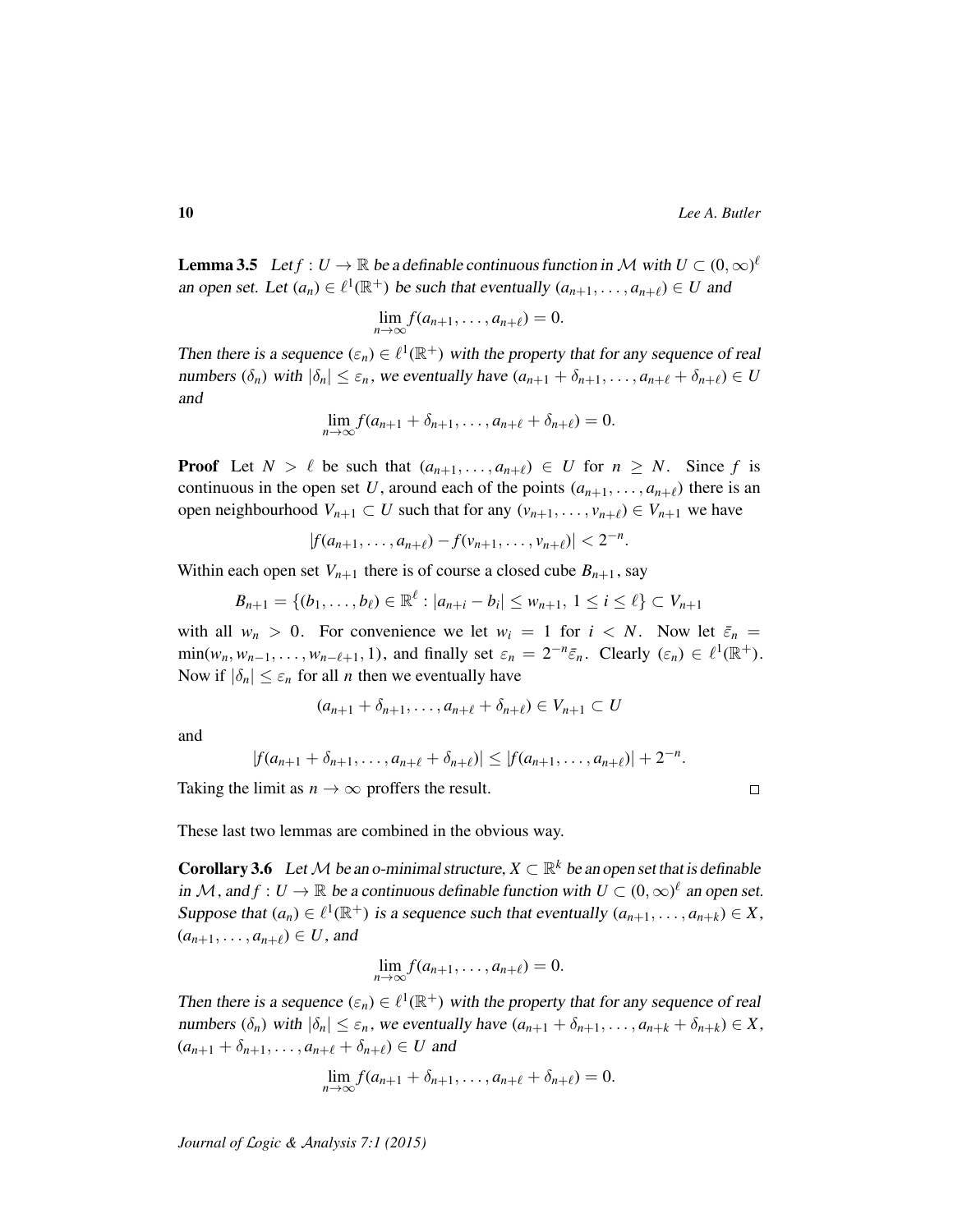So if we have a sequence  $(a_n) \in \ell^1(\mathbb{R}^+)$  that satisfies the triple  $(\mathcal{M}, X, f)$  then we can perturb the sequence slightly term-by-term to get a new sequence that also satisfies the triple. It remains to show that arbitrarily close to any rational sequence  $(a_n)$  with  $\sum a_n$ irrational, there is a rational sequence  $(b_n)$  with  $\sum b_n$  rational. This is not difficult to achieve using telescoping sums, as in Brun and Knudsen [\[3\]](#page-14-0). We use a slightly different form of their argument below.

**Lemma 3.7** Let  $(\varepsilon_n) \in \ell^1(\mathbb{R}^+)$  with  $\sum \varepsilon_n = \varepsilon$ . Then for any  $\gamma \in [0, \varepsilon)$  there is a sequence  $(\gamma_n) \in \ell^1(\mathbb{Q})$  with, eventually,  $\gamma_n \in [0, \varepsilon_n)$  and with  $\sum \gamma_n = \gamma$ .

This suffices for our purpose, since if  $\sum a_n = a$  is irrational and  $(\epsilon_n)$  is the sequence given by Corollary [3.6](#page-9-0) and  $\sum \varepsilon_n = \varepsilon$  then we can take some rational number *b* with  $a < b < a + \varepsilon$  and find a rational sequence  $(\gamma_n)$  with  $\gamma_n \in [0, \varepsilon_n)$  for large *n* and with  $\sum \gamma_n = b - a < \varepsilon$ . Then  $(a_n + \gamma_n)$  is a rational sequence with  $\sum (a_n + \gamma_n) = a + b - a = b \in \mathbb{Q}.$ 

Proof The "eventually" in the statement of the lemma allows the first *N* terms of the sequence  $(\gamma_n)$  to be picked however we want without worrying about the sequence  $(\varepsilon_n)$ . In fact we only need to pick  $\gamma_1$  this way, the rest of the sequence will satisfy the other conditions.

If  $\gamma$  is rational then just take  $\gamma_1 = \gamma$  and  $\gamma_n = 0$  for  $n \geq 2$ . This clearly satisfies the conclusion of the lemma.

Now suppose that  $\gamma$  is irrational and let the continued fraction expansion of  $\gamma$  be

$$
\gamma=[c_0;c_1,c_2,\ldots].
$$

Let  $p_n/q_n$  be the 2*n*th convergent to  $\gamma$ , that is

$$
\frac{p_n}{q_n} = [c_0; c_1, c_2, \ldots, c_{2n}].
$$

These even convergents  $p_n/q_n$  form an increasing sequence of rational numbers that converges to  $\gamma$ . Using the standard properties of the convergents we have

$$
0 < \alpha - \frac{p_n}{q_n} < \frac{1}{c_{2n+1}q_n^2} \le \frac{1}{q_n^2}.
$$

So in particular for any *n* < *m* we have

$$
0 < \frac{p_m}{q_m} - \frac{p_n}{q_n} < \frac{1}{q_n^2}.
$$

*Journal of* L*ogic &* A*nalysis 7:1 (2015)*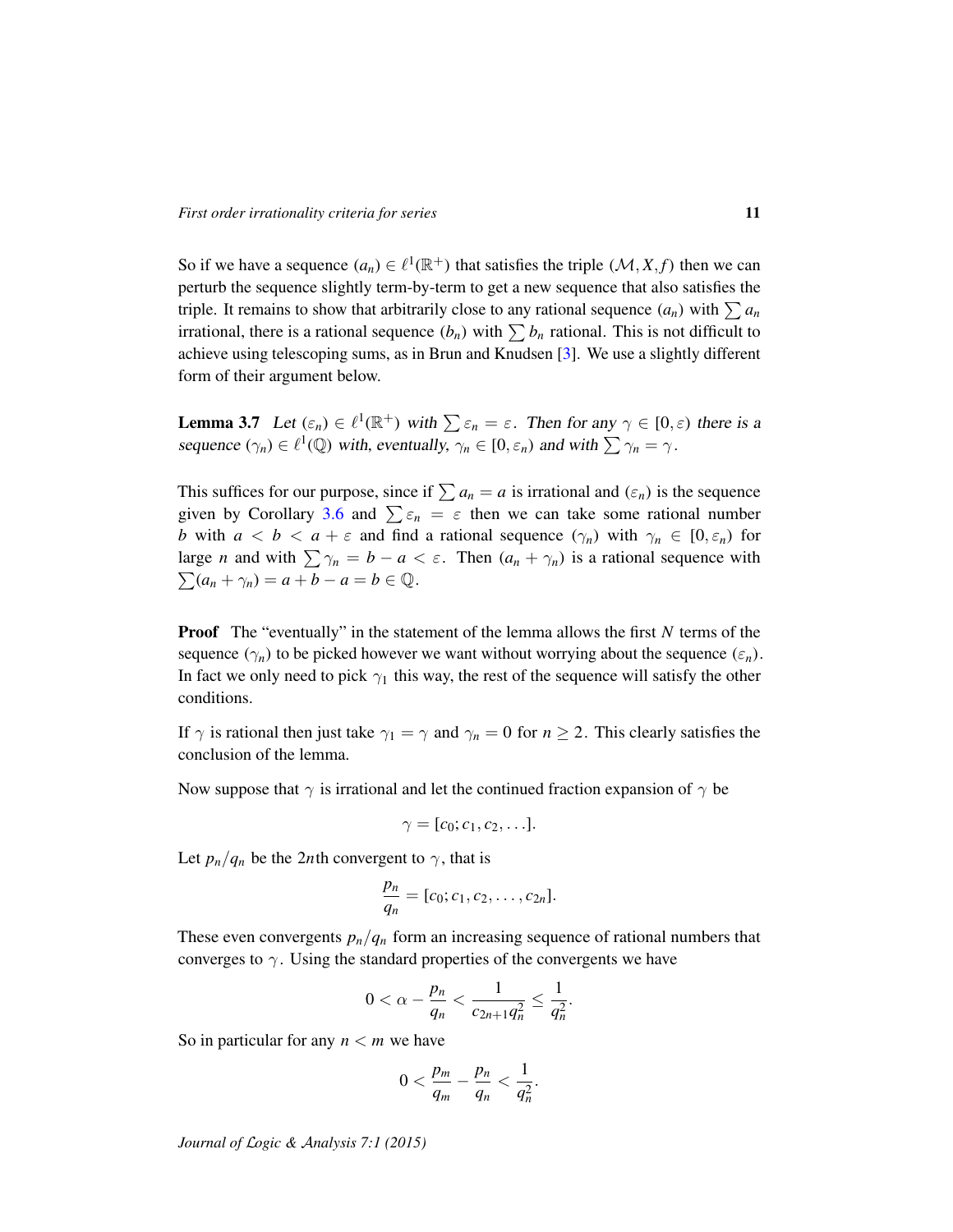Given the sequence  $(\varepsilon_n)$  we thus pick an increasing sequence of positive integers  $r(k)$ such that for all *k*

$$
\frac{1}{q_{r(k)}^2} \leq \varepsilon_k
$$

so that if we let  $\gamma_1 = p_{r(1)}/q_{r(1)}$  and for  $n > 1$  let

$$
\gamma_n = \frac{p_{r(n+1)}}{q_{r(n+1)}} - \frac{p_{r(n)}}{q_{r(n)}}
$$

then for  $n \geq 2$  we have  $0 < \gamma_n < \varepsilon_n$  and

$$
\sum_{k=1}^{n} \gamma_k = \frac{p_{r(n+1)}}{q_{r(n+1)}} \to \gamma.
$$

This proves Theorem [3.3.](#page-7-0) However, we should properly address the aforementioned issues with the definition given of an o-minimal irrationality criterion.

Two of the lesser issues are to do with the function *f* . Including the limit may be a point of contention, but as mentioned earlier one can always ignore it, so including it only rules out a wider class of possible criteria. A less clear cut issue is the way that the discontinuities of *f* are dealt with, namely ignoring them altogether. We will give an example at the end of the paper as to why this is necessary, but it is also not such a large issue due to the well-behaved nature of definable functions.

The third and final issue is the use of only open definable sets *X*. This renders our Lemma [3.4](#page-8-0) into an exercise in remembering the definition of "open". One might hope that o-minimal structures allow one to relax this condition. But as we said earlier this is not the case. The simplest case of non-open sets are just graphs of functions, and we will see below that even in the one-dimensional case these are problematic. By cell decomposition, all definable sets are the union of finitely many open sets and graphs of various dimensions. By the above if a definable set contains an open piece near the origin so that a rational sequence can stay in the set and have a convergent series, then the set can't belong to an irrationality criterion. This really leaves the situation where the set is the graph of a function that gets close to the origin. In the lowest dimensional case we can get the following result that is partly analogous to the above lemmas.

**Lemma 3.8** Let  $f : \mathbb{R}^+ \to \mathbb{R}^+$  be a definable function in an o-minimal structure M. Suppose  $(a_n) \in \ell^1(\mathbb{R}^+)$  satisfies  $a_{n+1} = f(a_n)$  for  $n \geq 1$ . Suppose further that  $\sum a_n$  is irrational. Then for any  $\varepsilon > 0$  there is a sequence  $(b_n) \in \ell^1(\mathbb{R}^+)$  with  $|a_1 - b_1| < \varepsilon$ such that  $b_{n+1} = f(b_n)$  for all  $n \ge 1$  and with  $\sum b_n$  rational.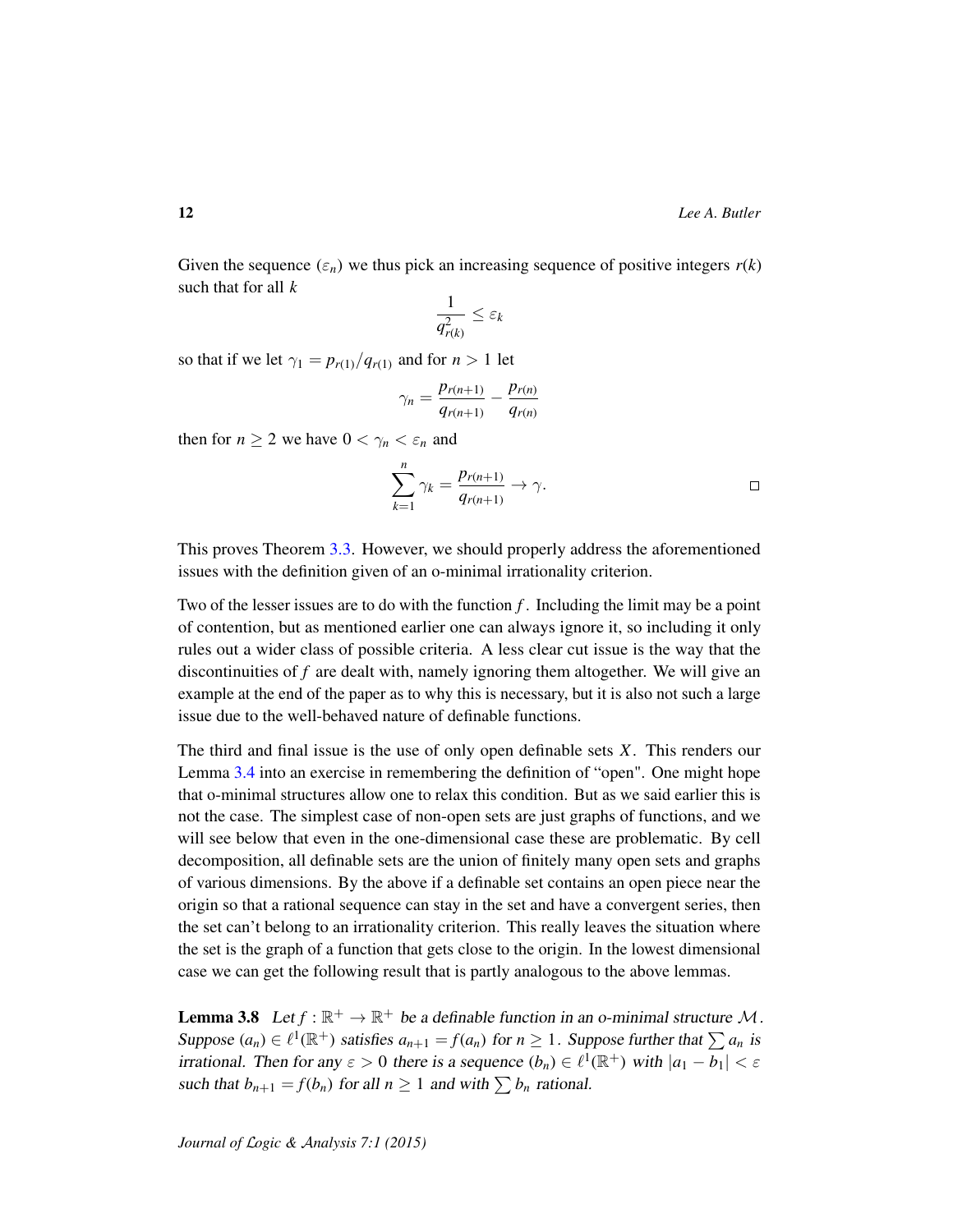**Proof** Let  $f_1(x) = x$  and for  $n \ge 1$  let  $f_{n+1}(x) = f \circ f_n(x)$ . Observe that  $a_n = f_n(a_1)$ .

First we claim that for some suitably small  $\eta > 0$ ,  $f'$  exists on  $(0, \eta)$  and moreover  $0 < f'(x) < 1$  for all  $x \in (0, \eta)$ . Indeed, by cell decomposition there is  $\eta_1$  such that  $f'$ exists on  $(0, \eta_1)$ , and since the set  $\{x : f'(x) = 0\}$  is definable there is  $\eta_2 \in (0, \eta_1)$  such that on  $(0, \eta_2)$  either  $f' < 0$  or  $f' = 0$  or  $f' > 0$ .

If  $f' = 0$  then *f* is constant on  $(0, \eta_2)$ . Since  $a_n \to 0$ , eventually  $a_n < \eta_2$  and thenceforth  $a_{n+1} = f(a_n) = a_n$ . But this contradicts  $a_n$  tending to zero.

If  $f' < 0$  then since  $\lim_{x\to 0^+} f(x) = 0$  we have by the mean value theorem that, for large enough *n*,

$$
\frac{f(a_n)}{a_n} = f'(\xi_n) < 0
$$

for some  $\xi_n < \eta_2$ . So either  $a_n < 0$  or  $f(a_n) < 0$ . But by definition  $a_n > 0$  and  $f(a_n) = a_{n+1} > 0$ , so this can't happen.

This establishes that  $f' > 0$  on  $(0, \eta_2)$ . The set  $\{x : f'(x) \ge 1\}$  is definable, so there must be  $\eta \leq \eta_2$  such that on  $(0, \eta)$  either  $f' < 1$  or  $f' \geq 1$ . Suppose the latter holds, then by the mean value theorem for all large *n* there is  $\xi'_n \in (0, \eta)$  with

$$
\frac{f(a_n)}{a_n} = f'(\xi'_n) \ge 1.
$$

In other words, for all large *n* we have  $a_{n+1} \ge a_n$ . But  $(a_n)$  is a positive sequence that tends to zero, so this can't happen.

This gives an interval  $(0, \eta)$  on which  $0 < f'(x) < 1$ , hence on this interval we have that if  $x < y$  then  $f(x) < f(y)$ , and so by induction if  $x < y$  then  $f_n(x) < f_n(y)$  for any  $n \ge 0$ . Without loss of generality we may assume the sequence  $(a_n)$  lies only in this interval. In particular, for any  $x \in (0, a_1)$  we have  $f_n(x) < f_n(a_1) = a_n$ . But by hypothesis  $\sum a_n$ converges, so by the Weierstrass M-test the function  $F(x) = \sum_{n=1}^{\infty} f_n(x)$  converges uniformly to a continuous function on  $(0, a<sub>1</sub>)$ . Note that this resulting function is not constant due to the aforementioned fact that  $f_n(x) < f_n(y)$  whenever  $x < y < a_1$ . So in particular for any  $\varepsilon > 0$  there exists  $b_1 \in (a_1 - \varepsilon, a_1)$  for which  $F(b_1)$  is rational. But  $F(b_1) = \sum f_n(b_1)$  so setting  $b_n = f_n(b_1)$  gives the required sequence.  $\Box$ 

The reason this result is only a partial analogue to the preceding lemmas is that the resulting sequence  $(b_n)$  is only guaranteed to have real terms, not rational ones. The problem is that we only really get to pick one term in the sequence:  $b_1$ . The rest of the terms are determined by the function  $f$ . There are very simple functions  $f$  for which the function *F* as constructed above returns irrational values for any rational argument.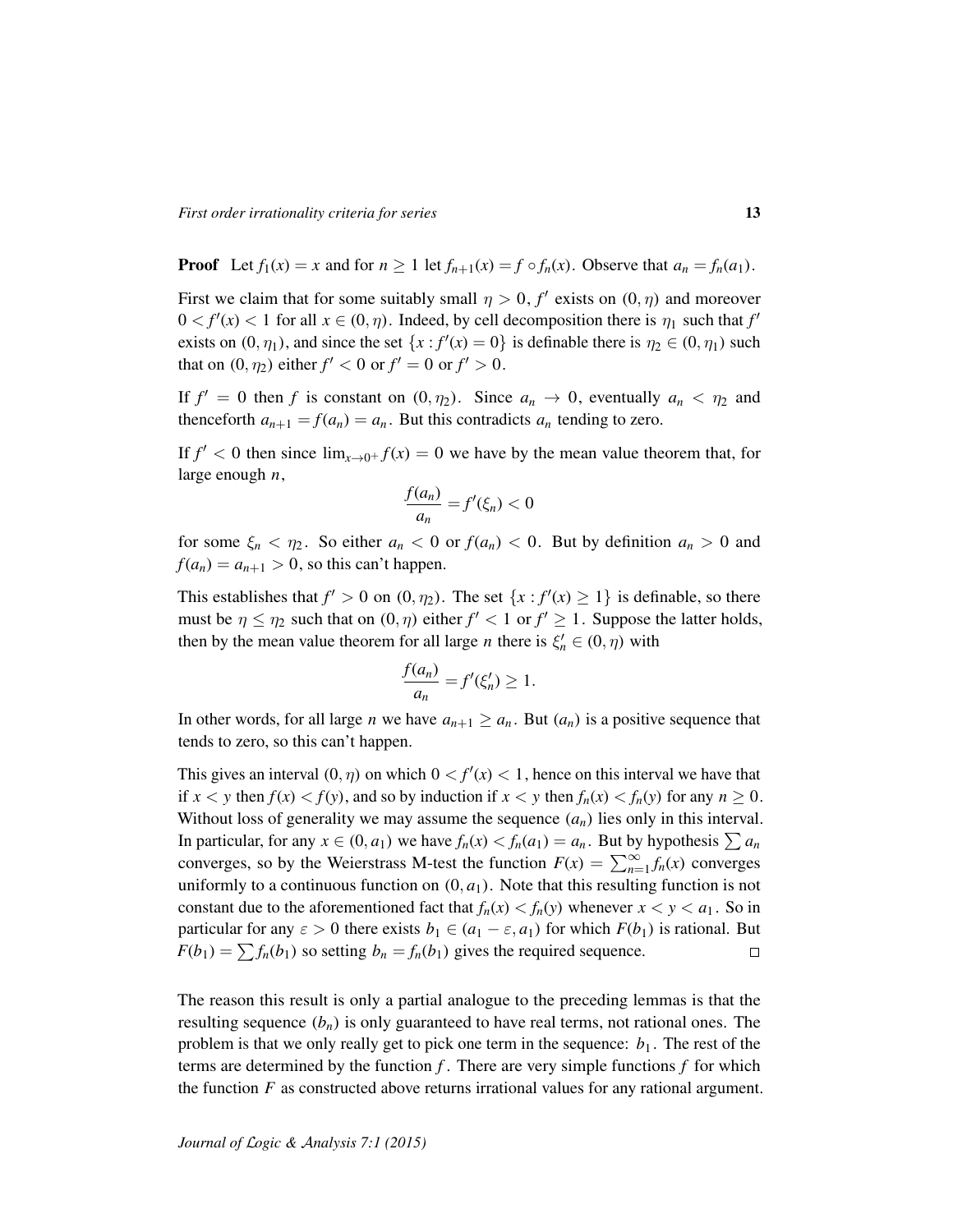Indeed, Mahler proved in [\[7\]](#page-14-8) that if one takes  $f(x) = x^2$  and constructs *F* as above, then for any rational  $x \in (0, 1)$  the value  $F(x)$  is transcendental, that is

$$
\sum_{n=0}^{\infty} \left(\frac{p}{q}\right)^{2^n}
$$

is transcendental for any natural numbers  $p < q$ .

This example of Mahler also reveals why, when looking at o-minimal irrationality criteria  $(M, X, f)$ , we needed to take pains to avoid the discontinuous part of f. Consider, say, the function  $f: (0, 1)^2 \to \mathbb{R}$  given by

$$
f(x_1, x_2) = \begin{cases} x_2^2 & \text{if } x_2 = x_1^2, \\ 1 & \text{otherwise.} \end{cases}
$$

For almost any sequence  $(a_n) \in \ell^1(\mathbb{Q}^+)$ , we will have  $\lim f(a_n, a_{n+1}) = 1$  and so the sequence won't satisfy  $(M, \mathbb{R}, f)$ . However, if  $a_n$  satisfies  $a_{n+1} = a_n^2$  for all large *n* then

$$
\lim_{n \to \infty} f(a_n, a_{n+1}) = \lim_{n \to \infty} a_{n+1}^2 = 0.
$$

But these are precisely the sequences that Mahler proved always summed to transcendental numbers. Hence if we include such a function *f* and don't demand that sequences stay away from their discontinuous part then  $(M, \mathbb{R}, f)$  fulfills all the conditions to be an o-minimal irrationality criteria. We discount these since, as evinced above, they are really descriptions of functions that map  $\mathbb Q$  into the irrational numbers rather than being an actual criterion we can check arbitrary series against.

#### Acknowledgements

Thanks to the organisers of the Applications of O-Minimality to Analysis and Number Theory workshop in Passau in September 2013, where this research was first aired in public. Thanks also to the referee for several useful comments. The author was supported by the Heilbronn Institute for Mathematical Research.

# **References**

- <span id="page-13-1"></span>[1] J-P Allouche, J Shallit, *[Automatic sequences: theory, applications, generalizations](http://dx.doi.org/10.1017/CBO9780511546563)*, Cambridge University Press (2003)
- <span id="page-13-0"></span>[2] V Brun, *Ein Satz über Irrationalität*, Archiv for Mathematik og Naturvidenskab (Kristiania) 31 (1910) 6